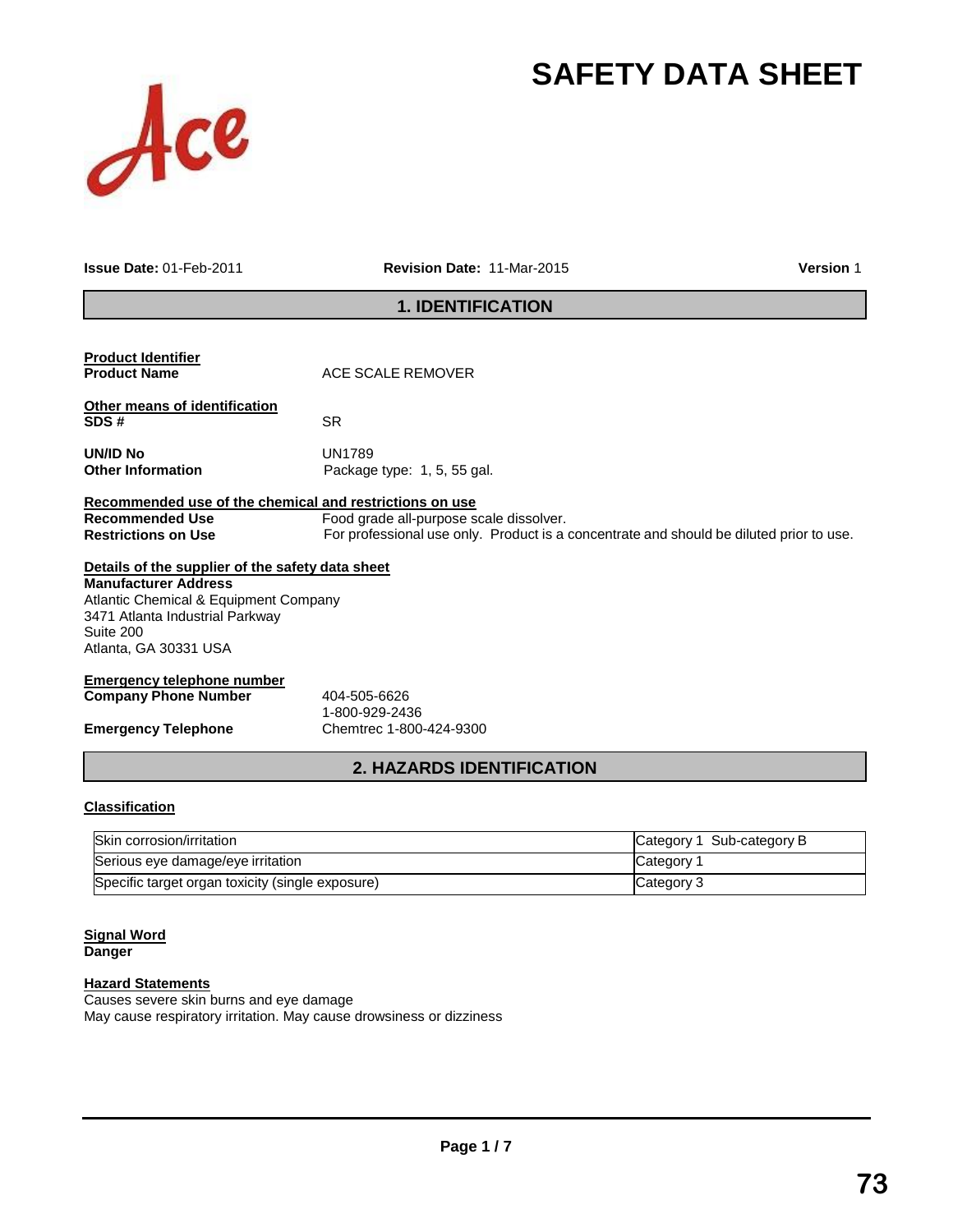

**Appearance** Brown liquid **Physical State** Liquid **Odor** Pungent

#### **Precautionary Statements – Prevention**

Do not breathe dust/fume/gas/mist/vapors/spray Wash face, hands and any exposed skin thoroughly after handling Wear protective gloves/protective clothing/eye protection/face protection Use only outdoors or in a well-ventilated area

### **Precautionary Statements – Response**

Immediately call a POISON CENTER or doctor/physician IF IN EYES: Rinse cautiously with water for several minutes. Remove contact lenses, if present and easy to do. Continue rinsing Immediately call a POISON CENTER or doctor/physician IF ON SKIN (or hair): Remove/Take off immediately all contaminated clothing. Rinse skin with water/shower Wash contaminated clothing before reuse IF INHALED: Remove victim to fresh air and keep at rest in a position comfortable for breathing Immediately call a POISON CENTER or doctor/physician Call a POISON CENTER or doctor/physician if you feel unwell

IF SWALLOWED: Rinse mouth. DO NOT induce vomiting

#### **Precautionary Statements – Storage**

Store locked up Store in a well-ventilated place. Keep container tightly closed Store away from incompatible materials

#### **Precautionary Statements – Disposal**

Dispose of in accordance with federal, state and local regulations

#### **Hazards not otherwise classified (HNOC)**

May be harmful if swallowed

#### **Other Information**

Not Applicable

#### **3. COMPOSTION/INFORMATION ON INGREDIENTS**

| <b>Chemical Name</b> | <b>CAS No</b> | Weight-% |
|----------------------|---------------|----------|
| Hydrochloric acid    | 761.<br>,,,,, | <85      |

### **4. FIRST AID MEASURES**

#### **First aid measures**

| <b>General Advice</b> | Consult a physician. Show this safety data sheet to the doctor in attendance. Move out<br>of dangerous area. |
|-----------------------|--------------------------------------------------------------------------------------------------------------|
| <b>Inhalation</b>     | Remove to fresh air. If not breathing, give artificial respiration. Get medical attention.                   |
| <b>Eye Contact</b>    | In the case of contact with eyes, rinse immediately with plenty of water and seek medical<br>advice.         |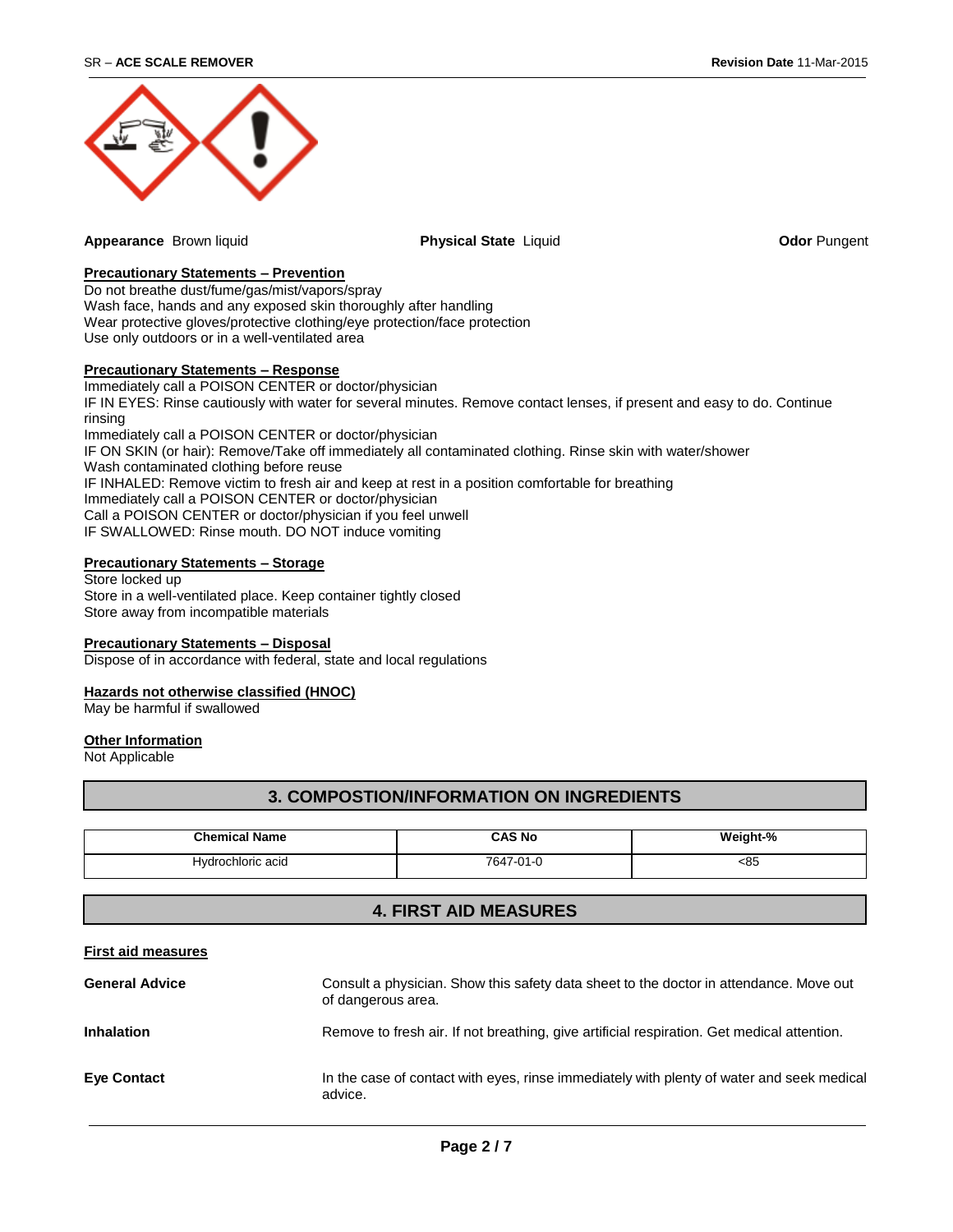| <b>Ingestion</b>    | Do NOT induce vomiting. If vomiting occurs naturally, have victim lean forward to<br>reduce risk of aspiration. Rinse mouth thoroughly with water. Get medical attention.                                                                          |
|---------------------|----------------------------------------------------------------------------------------------------------------------------------------------------------------------------------------------------------------------------------------------------|
| <b>Skin Contact</b> | Wash off immediately with soap and plenty of water while removing all contaminated<br>clothes and shoes. Get medical attention immediately.                                                                                                        |
|                     | Most important symptoms and effects, both acute and delayed                                                                                                                                                                                        |
| <b>Symptoms</b>     | May cause gastrointestinal irritation, nausea, diarrhea, and vomiting. Irritation and<br>corrosive burns to mouth, throat, and stomach. May cause irritation to the mucous<br>membranes and upper respiratory tract. Severe burns to exposed skin. |
|                     | Indication of any immediate medical attention and special treatment needed                                                                                                                                                                         |
| Note to physicians  | Treat symptomatically.                                                                                                                                                                                                                             |

### **5. FIRE-FIGHTING MEASURES**

#### **Suitable Extinguishing Media**

Use extinguishing measures that are appropriate to local circumstances and the surrounding environment.

#### **Unsuitable Extinguishing Media** Not determined

#### **Specific hazards arising from the chemical**

Reacts with oxidizers,chlorinating agents, and most metals. Contact with metals may evolve flammable hydrogen gas.

#### **Protective equipment and precautions for firefighters**

As in any fire, wear self-contained breathing apparatus pressure-demand, MSHA/NIOSH (approved or equivalent) and full protective gear.

### **6. ACCIDENTAL RELEASE MEASURES**

#### **Personal precautions, protective equipment and emergency procedures**

| <b>Personal Precautions</b>                          | Use personal protective equipment as required. Avoid breathing vapors, mist or gas.<br>Ensure adequate ventilation. Evacuate personnel to safe areas.                                                            |
|------------------------------------------------------|------------------------------------------------------------------------------------------------------------------------------------------------------------------------------------------------------------------|
| <b>Environmental Precautions</b>                     | See Section 12 for additional ecological information.                                                                                                                                                            |
| Methods and material for containment and cleaning up |                                                                                                                                                                                                                  |
| <b>Methods for Containment</b>                       | Prevent further leakage or spillage if safe to do so. Do not let product enter drains.                                                                                                                           |
| <b>Methods for Cleaning Up</b>                       | Soak up with inert absorbent material (e.g. sand, silica gel, acid binder, universal<br>binder, sawdust). Scoop material into suitable container for disposal. For waste<br>disposal, see section 13 of the SDS. |

#### **7. HANDLING AND STORAGE**

#### **Precautions for safe handling**

**Advice on safe handling** Handle in accordance with good industrial hygiene and safety practice. Do not breathe dust/fume/gas/mist/vapors/spray. Avoid contact with skin, eyes or clothing. Wash face, hands and any exposed skin thoroughly after handling. Use only outdoors or in a wellventilated area. Use personal protection recommended in Section 8.

#### **Conditions for safe storage, including any incompatibilities**

**Storage Conditions** Store locked up. Store away from incompatible materials. Keep container tightly closed in a dry and well-ventilated place.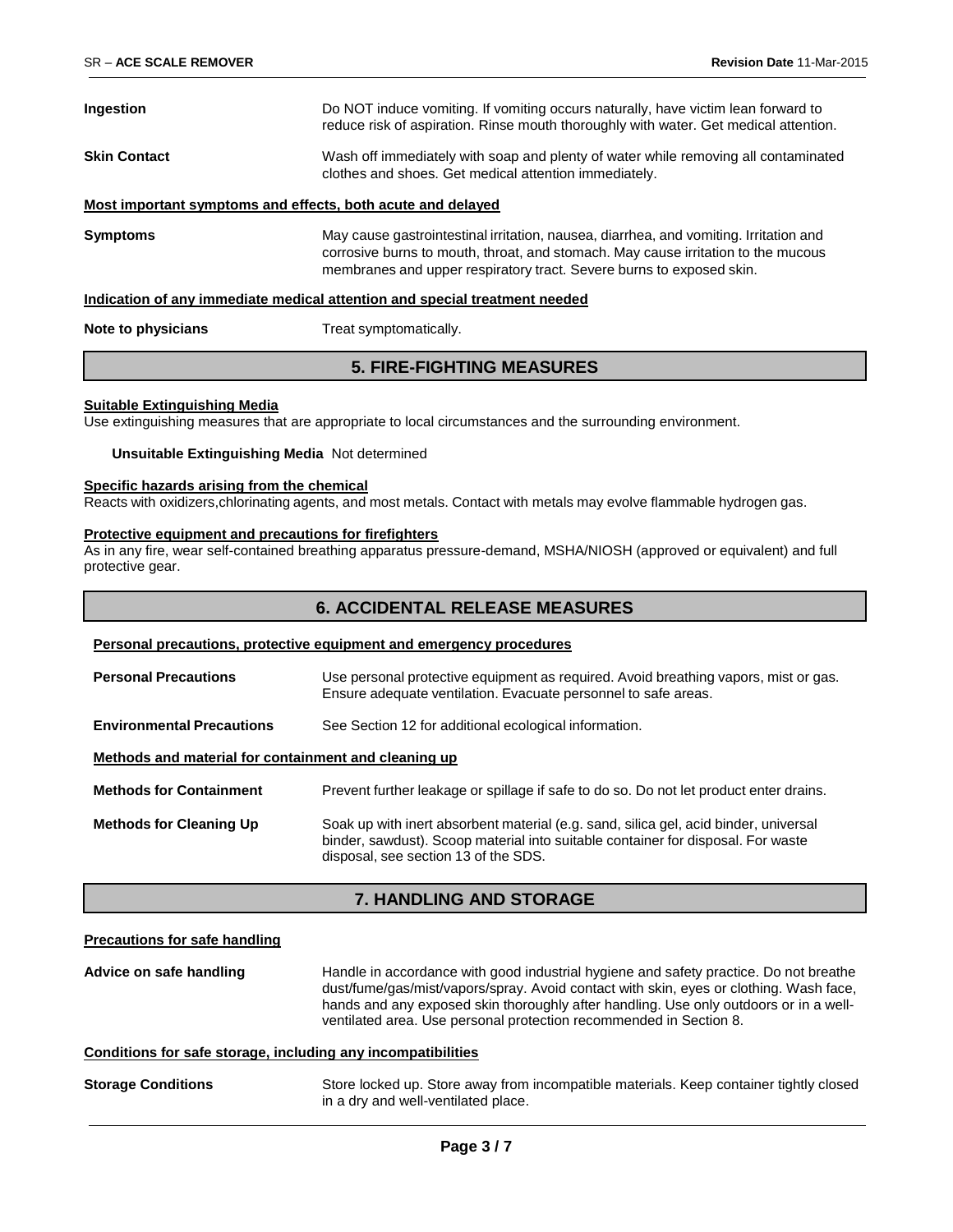**Incompatible materials** Chlorinating agents. Alkali. Alkaline materials. Oxidizers. Metals.

### **8. EXPOSURE CONTROLS/PERSONAL PROTECTION**

#### **Exposure Guidelines**

| <b>Chemical Name</b>           | <b>ACGIH TLV</b> | <b>OSHA PEL</b>                                                                                                    | <b>NIOSH IDLH</b>                                          |
|--------------------------------|------------------|--------------------------------------------------------------------------------------------------------------------|------------------------------------------------------------|
| Hydrochloric acid<br>7647-01-0 | Ceiling: 2 ppm   | (vacated) Ceiling: 5 ppm<br>(vacated) Ceiling: $7 \text{ mg/m}^3$<br>Ceiling: 5 ppm<br>Ceiling: $7 \text{ mg/m}^3$ | IDLH: 50 ppm Ceiling: 5 ppm<br>Ceiling: $7 \text{ mg/m}^3$ |

#### **Appropriate engineering controls**

| <b>Engineering Controls</b>           | Ventilation must be adequate to maintain the ambient workplace atmosphere below the<br>exposure limit(s) outlined in the SDS.         |  |  |
|---------------------------------------|---------------------------------------------------------------------------------------------------------------------------------------|--|--|
|                                       | Individual protection measures, such as personal protective equipment                                                                 |  |  |
| <b>Eye/face Protection</b>            | Use tight fitting, splash proof safety goggles. Contact lenses should not be worn when<br>handling this material. Face Mask.          |  |  |
| <b>Skin and Body Protection</b>       | Wear suitable protective clothing and footwear appropriate for the risk of exposure.<br>Wear protective Neoprene <sup>™</sup> gloves. |  |  |
| <b>Respiratory Protection</b>         | Ensure adequate ventilation, especially in confined areas.                                                                            |  |  |
| <b>General Hygiene Considerations</b> | Handle in accordance with good industrial hygiene and safety practice.                                                                |  |  |

### **9. PHYSICAL AND CHEMICAL PROPERTIES**

### **Information on basic physical and chemical properties**

| <b>Physical state</b><br>Appearance<br>Color | Liquid<br>Brown liquid<br><b>Brown</b> | Odor<br><b>Odor threshold</b> | Pungent<br>Not determined |
|----------------------------------------------|----------------------------------------|-------------------------------|---------------------------|
| <b>Property</b>                              | <b>Values</b>                          | <b>Remarks • Method</b>       |                           |
| рH                                           | 1.0                                    |                               |                           |
| <b>Melting point/freezing point</b>          | Not determined                         |                               |                           |
| <b>Flash point</b>                           | Not determined                         |                               |                           |
| <b>Evaporation rate</b>                      | Not determined                         |                               |                           |
| Flammability (solid, gas)                    | Not determined                         |                               |                           |
| <b>Flammability Limits in Air</b>            | Not determined                         |                               |                           |
| <b>Upper flammability limits</b>             | Not determined                         |                               |                           |
| <b>Lower flammability limits</b>             | Not determined                         |                               |                           |
| Vapor pressure                               | Not determined                         |                               |                           |
| Vapor density                                | Not determined                         |                               |                           |
| <b>Specific gravity</b>                      | 1.1525                                 | @ $68^{\circ}F(20^{\circ}C)$  |                           |
| <b>Water solubility</b>                      | Not determined                         |                               |                           |
| Solubility in other solvents                 | Not determined                         |                               |                           |
| <b>Partition in other solvents</b>           | Not determined                         |                               |                           |
| <b>Partition coefficient</b>                 | Not determined                         |                               |                           |
| <b>Autoignition temperature</b>              | Not determined                         |                               |                           |
| <b>Kinematic viscosity</b>                   | Not determined                         |                               |                           |
| <b>Dynamic viscosity</b>                     | Not determined                         |                               |                           |
| <b>Explosive properties</b>                  | Not determined                         |                               |                           |
| <b>Oxidizing properties</b>                  | Not determined                         |                               |                           |
| <b>Other Information</b>                     |                                        |                               |                           |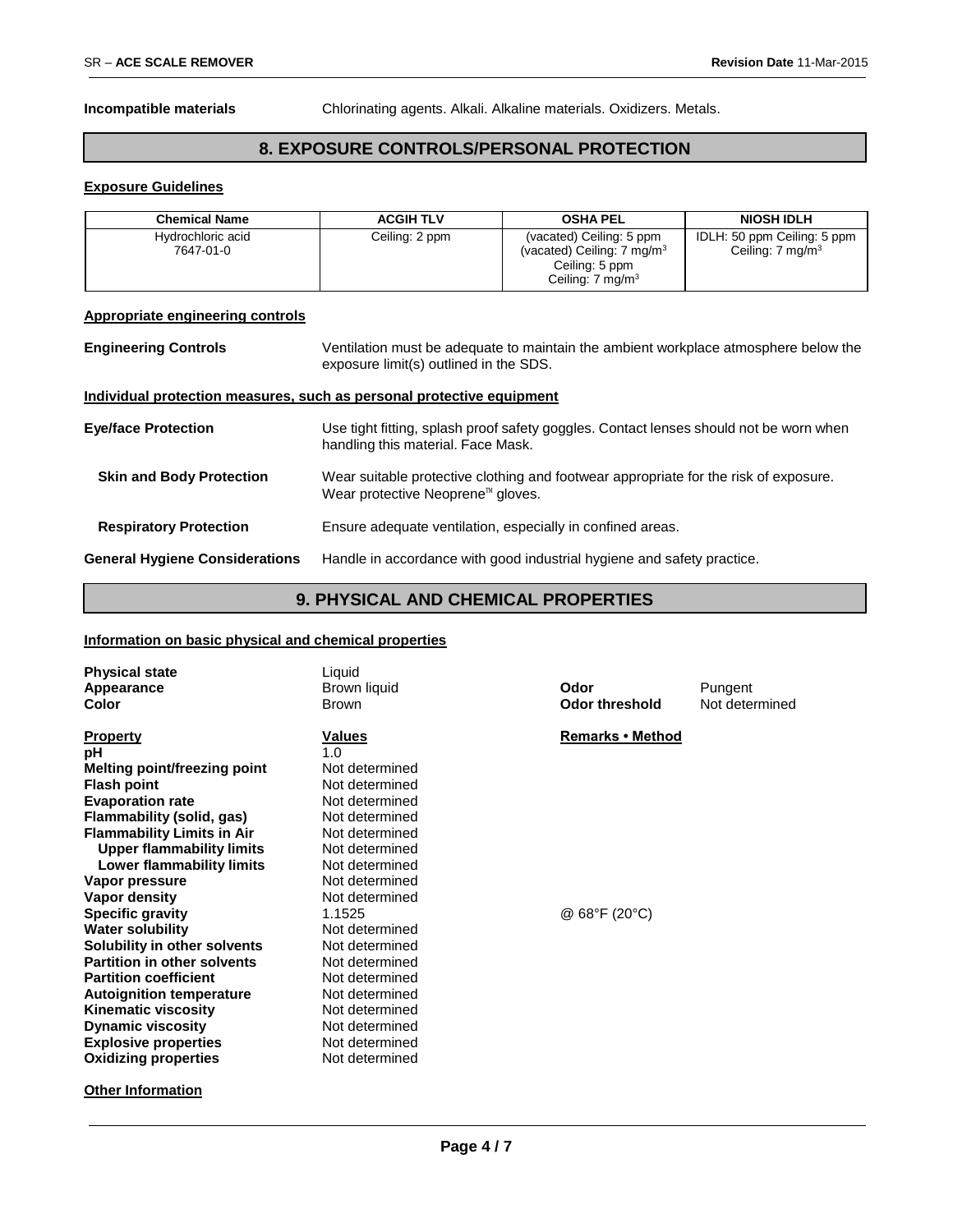### **10. STABILITY AND REACTIVITY**

#### **Reactivity**

Not reactive under normal conditions

#### **Chemical stability**

Stable under recommended storage conditions.

#### **Possibility of Hazardous Reactions**

None under normal processing.

#### **Conditions to avoid**

Contact with incompatible materials.

#### **Incompatible materials**

Chlorinating agents. Alkali. Alkaline materials. Oxidizers. Metals.

#### **Hazardous Decomposition Products**

Hydrogen gas.

### **11. TOXICOLOGICAL INFORMATION**

#### **Information on likely routes of exposure**

#### **Product Information**

| <b>Inhalation</b>   | May cause irritation of respiratory tract. |
|---------------------|--------------------------------------------|
| <b>Eve Contact</b>  | Causes severe eye damage.                  |
| <b>Skin Contact</b> | Causes severe skin burns.                  |
| Ingestion           | May be harmful if swallowed                |

#### **Component Information**

| <b>Chemical Name</b>           | Oral LD50           | Dermal LD50             | <b>Inhalation LC50</b> |
|--------------------------------|---------------------|-------------------------|------------------------|
| Hydrochloric acid<br>7647-01-0 | $= 700$ mg/kg (Rat) | $>$ 5010 mg/kg (Rabbit) | $= 3124$ ppm (Rat) 1 h |

#### **Information on physical, chemical and toxicological effects**

**Symptoms** Please see section 4 of this SDS for symptoms.

#### **Delayed and immediate effects as well as chronic effects from short and long-term exposure**

**Carcinogenicity** This product does not contain any carcinogens or potential carcinogens as listed by OSHA, IARC or NTP.

| <b>Chemical Name</b>           | <b>ACGIH</b> | <b>IARC</b> | <b>NTP</b> | <b>OSHA</b> |
|--------------------------------|--------------|-------------|------------|-------------|
| Hydrochloric acid<br>7647-01-0 |              | Group 3     |            |             |

*IARC (International Agency for Research on Cancer) Group 3 IARC components are "not classifiable as human carcinogens"*

## **Numerical measures of toxicity – Product**

Not determined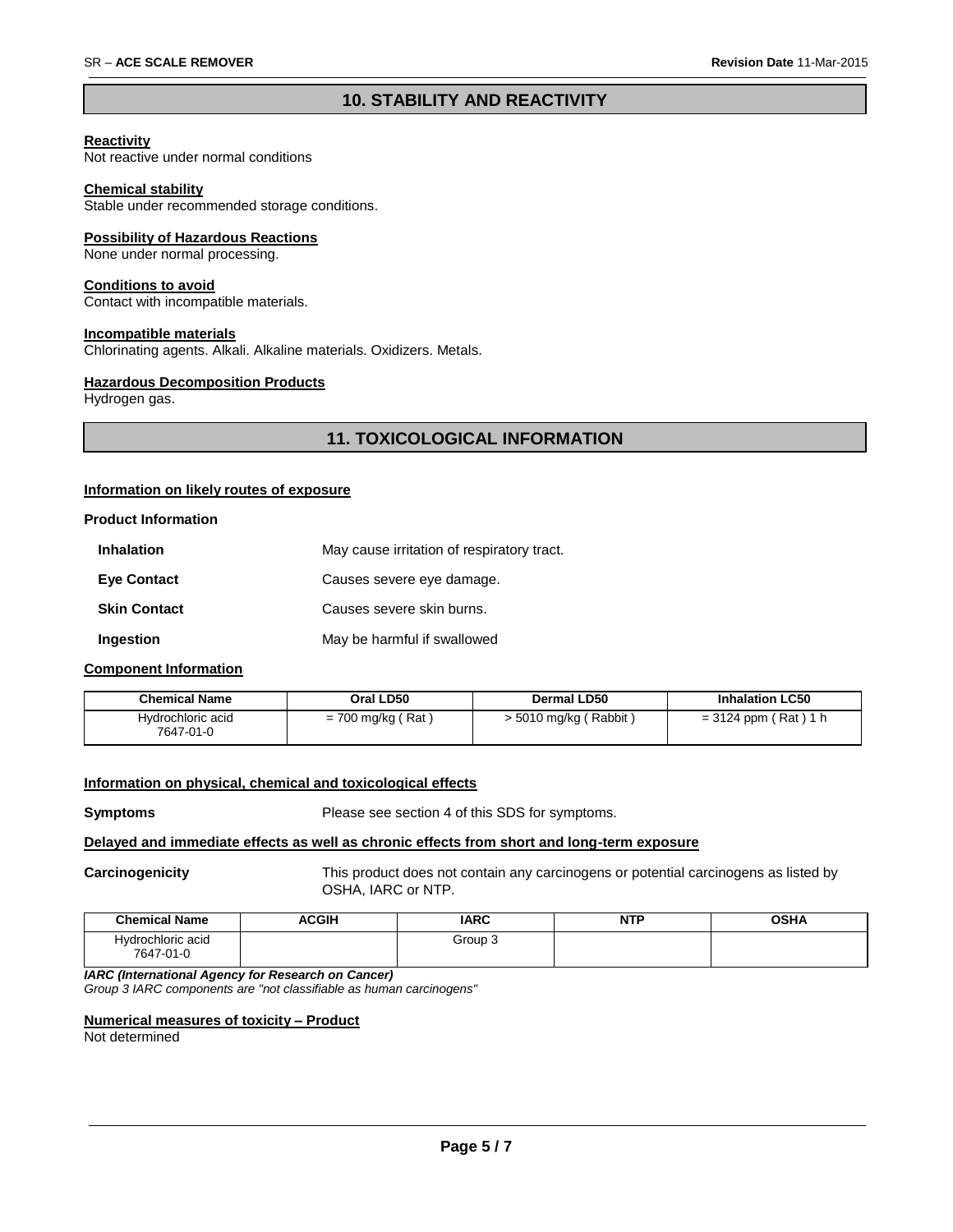**Packing Group II** 

### **12. ECOLOGICAL INFORMATION**

#### **Ecotoxicity**

An environmental hazard cannot be excluded in the event of unprofessional handling or disposal

|            | <b>Chemical Name</b>                                                                                                                         | Algae/aquatic plants                                                                                   | Fish                                           | <b>Toxicity to</b><br>microorganisms | <b>Crustacea</b> |  |  |
|------------|----------------------------------------------------------------------------------------------------------------------------------------------|--------------------------------------------------------------------------------------------------------|------------------------------------------------|--------------------------------------|------------------|--|--|
|            | Hydrochloric acid<br>7647-01-0                                                                                                               |                                                                                                        | 282: 96 h Gambusia affinis<br>mg/L LC50 static |                                      |                  |  |  |
|            |                                                                                                                                              |                                                                                                        |                                                |                                      |                  |  |  |
|            | <b>Persistence and degradability</b><br>Not determined                                                                                       |                                                                                                        |                                                |                                      |                  |  |  |
|            |                                                                                                                                              |                                                                                                        |                                                |                                      |                  |  |  |
|            | <b>Bioaccumulation</b><br>Not determined                                                                                                     |                                                                                                        |                                                |                                      |                  |  |  |
|            | <b>Mobility</b><br>Not determined                                                                                                            |                                                                                                        |                                                |                                      |                  |  |  |
|            | Other adverse effects<br>Not determined                                                                                                      |                                                                                                        |                                                |                                      |                  |  |  |
|            | <b>13. DISPOSAL CONSIDERATIONS</b>                                                                                                           |                                                                                                        |                                                |                                      |                  |  |  |
|            | Waste treatment methods                                                                                                                      |                                                                                                        |                                                |                                      |                  |  |  |
|            | <b>Disposal of wastes</b>                                                                                                                    | Disposal should be in accordance with applicable regional, national and local laws<br>and regulations. |                                                |                                      |                  |  |  |
|            | <b>Contaminated packaging</b><br>Disposal should be in accordance with applicable regional, national and local laws and<br>regulations.      |                                                                                                        |                                                |                                      |                  |  |  |
|            | <b>14. TRANSPORT INFORMATION</b>                                                                                                             |                                                                                                        |                                                |                                      |                  |  |  |
|            | Please see current shipping paper for most up to date shipping information, including exemptions and<br><b>Note</b><br>special circumstances |                                                                                                        |                                                |                                      |                  |  |  |
| <b>DOT</b> | <b>UN/ID No</b><br>Proper shipping name                                                                                                      | <b>UN1789</b>                                                                                          | Hydrochloric acid solution                     |                                      |                  |  |  |
|            | <b>Hazard Class</b>                                                                                                                          | 8                                                                                                      |                                                |                                      |                  |  |  |
|            | <b>Packing Group</b><br><b>Reportable Quantity (RQ)</b>                                                                                      | $\mathbf{H}$<br>5000 lbs                                                                               |                                                |                                      |                  |  |  |
|            | <b>IATA</b>                                                                                                                                  |                                                                                                        |                                                |                                      |                  |  |  |
|            | <b>UN/ID No</b><br>Proper shipping name                                                                                                      | <b>UN1789</b>                                                                                          | Hydrochloric acid solution                     |                                      |                  |  |  |
|            | <b>Hazard Class</b>                                                                                                                          | 8                                                                                                      |                                                |                                      |                  |  |  |
|            | <b>Packing Group</b>                                                                                                                         | $\mathbf{H}$                                                                                           |                                                |                                      |                  |  |  |
|            | <b>IMDG</b>                                                                                                                                  |                                                                                                        |                                                |                                      |                  |  |  |
|            | <b>UN/ID No</b><br>Proper shipping name                                                                                                      | <b>UN1789</b>                                                                                          | Hydrochloric acid solution                     |                                      |                  |  |  |
|            | <b>Hazard Class</b>                                                                                                                          | 8                                                                                                      |                                                |                                      |                  |  |  |